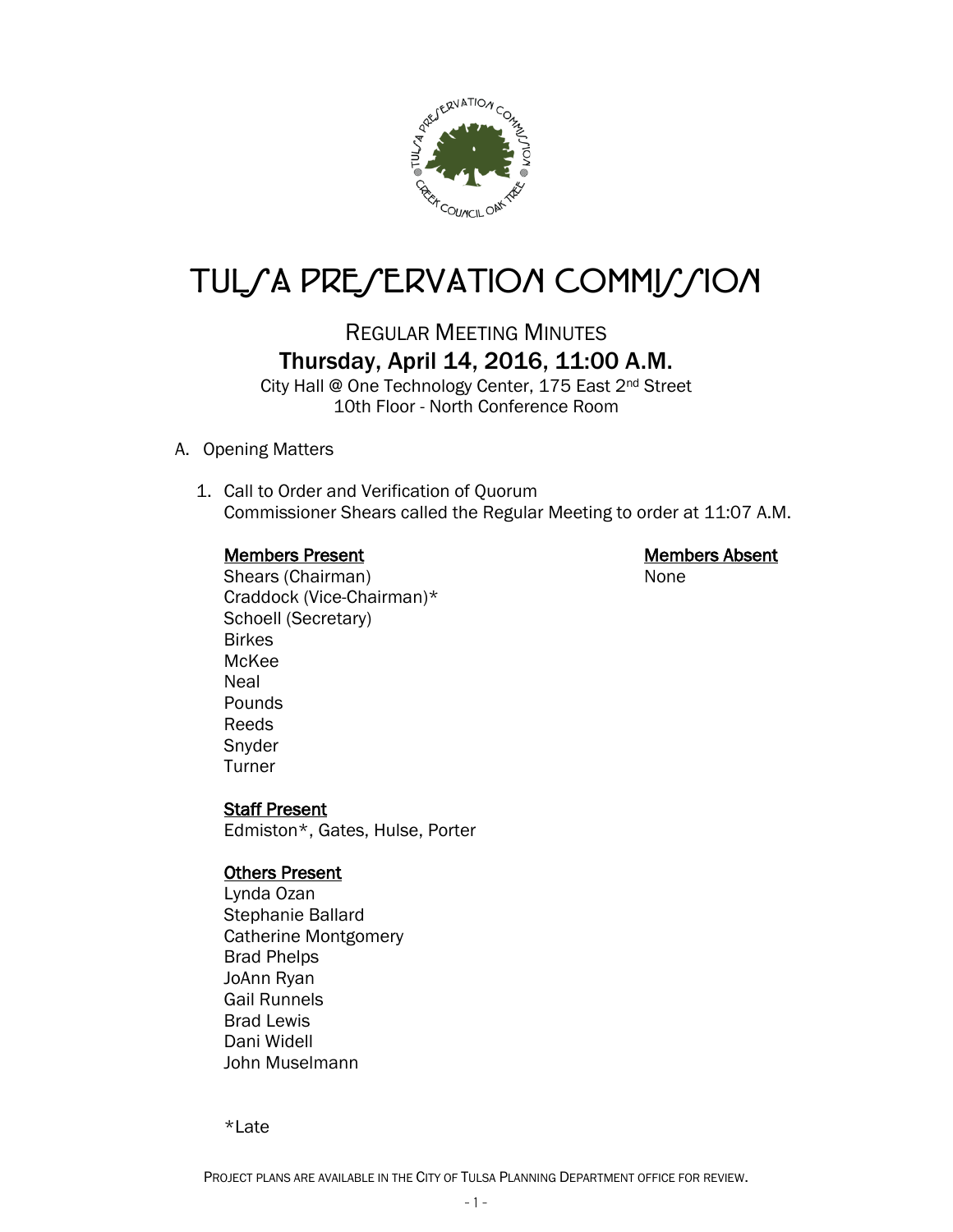2. Approval of Minutes from March 22, 2016

Commissioner Pounds requested revision of the Minutes to note his attendance at the Regular Meeting on March 22. Commissioner McKee made a motion to approve the Minutes with the revision. The motion was seconded by Commissioner Reeds.

Vote: Minutes, March 22, 2016

| In Favor | <u>Opposed</u> | <b>Abstaining</b> | <b>Not Present for Vote</b> |
|----------|----------------|-------------------|-----------------------------|
| Schoell  |                | <b>Shears</b>     | Craddock                    |
| McKee    |                | <b>Birkes</b>     |                             |
| Neal     |                |                   |                             |
| Pounds   |                |                   |                             |
| Reeds    |                |                   |                             |
| Snyder   |                |                   |                             |
| Turner   |                |                   |                             |

- 3. Disclosure of Conflicts of Interest Commissioner Pounds indicated his acquaintance with Mr. Williams but noted it will not affect his review. Commissioner Birkes mentioned his projects with Ms. Ryan and added that his review will not be affected.
- B. Actionable Items

# 1. National Register Nomination for the Blue Cross Blue Shield of Oklahoma Building

Catherine Montgomery, AIA – Preservation and Design Studio, PLLC

Ms. Montgomery, the author of the nomination, presented a summary to the Commissioners. Commissioner Turner inquired whether removal of the sign affected the integrity of the building. Ms. Ozan, the Architectural Historian for the Oklahoma State Historic Preservation Office, responded that the lack of the sign would not affect the integrity, since the criteria focus on the integrity of the architecture. Commissioner Turner noted the modifications of the interior, and Ms. Montgomery responded that, although secondary spaces have been modified, the primary spaces have remained intact.

Commissioner Reeds inquired about proposals for future use of the building. Ms. Runnels responded that the building has been used as a data center and for offices for sales and marketing and that its future role will include offices for the University of Tulsa School of Medicine.

Other discussion addressed the fenestration of the Blue Cross Blue Shield of Oklahoma Building. Commissioner Neal inquired about the alterations of the windows. Ms. Montgomery expressed regret about the removal of the original windows and added that the present single-pane windows retain the rectangular pattern. Commissioner Neal inquired about the windows on the floors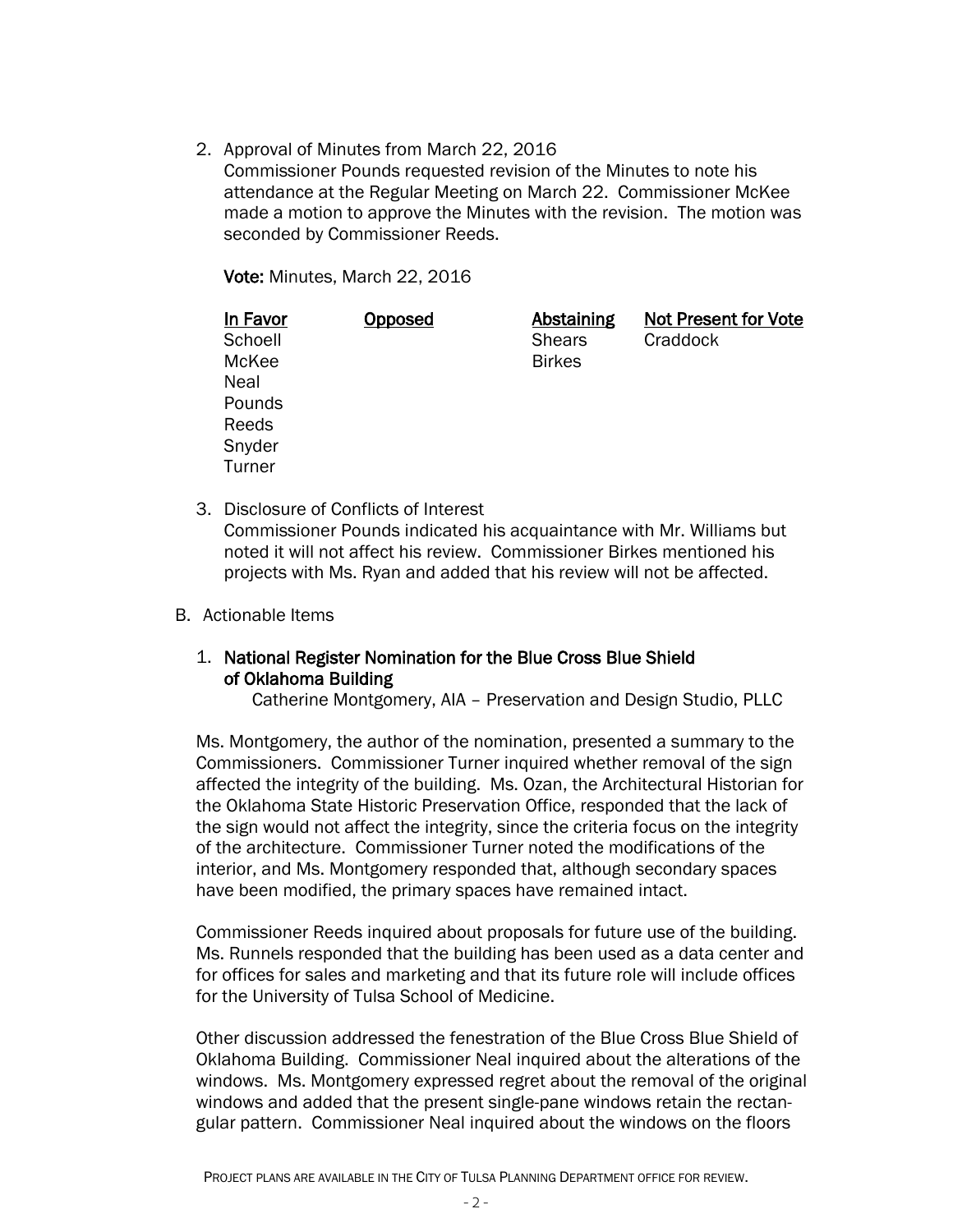added in the later phase and wondered whether the nomination could reflect changes in the windows. Ms. Montgomery has been unable to determine the date of replacement of the windows and welcomed the suggestion about the entry.

Commissioner Neal made a motion to approve the nomination of the Blue Cross Blue Shield of Oklahoma Building to the National Register of Historic Places. The motion was seconded by Commissioner Schoell.

Vote: Nomination of the Blue Cross Blue Shield of Oklahoma Building to the National Register of Historic Places

| In Favor      | Opposed | <b>Abstaining</b> |
|---------------|---------|-------------------|
| <b>Shears</b> |         | <b>Birkes</b>     |
| Craddock      |         |                   |
| Schoell       |         |                   |
| McKee         |         |                   |
| <b>Neal</b>   |         |                   |
| Pounds        |         |                   |
| Reeds         |         |                   |
| Snyder        |         |                   |
| Turner        |         |                   |
|               |         |                   |

#### 2. HP-16-018 / 1401 E. 17<sup>th</sup> St. (Swan Lake)

Applicant: John Muselmann

 *HP Permit Subcommittee Review Date: None* Request:

1. Remove decorative ornamentation from non-original metal railing

Staff presented the application, and the applicant was present. Several commissioners expressed concern about safety and lack of compliance with the code after removal of the ornamentation. Commissioner Reeds proposed insertion of a horizontal element between the vertical pieces to provide some protection. Commissioner Turner inquired whether the applicant had considered installation of a wood column. The applicant responded that a wood column had been considered but had not been selected, since no decision about the treatment of the entry had been reached, and added that construction of a porch with a gable had been discussed. Commissioner Neal advised restoration of the original porch, rather than addition of a new porch.

Commissioner Reed made a motion to approve the application. The motion was seconded by Commissioner Schoell.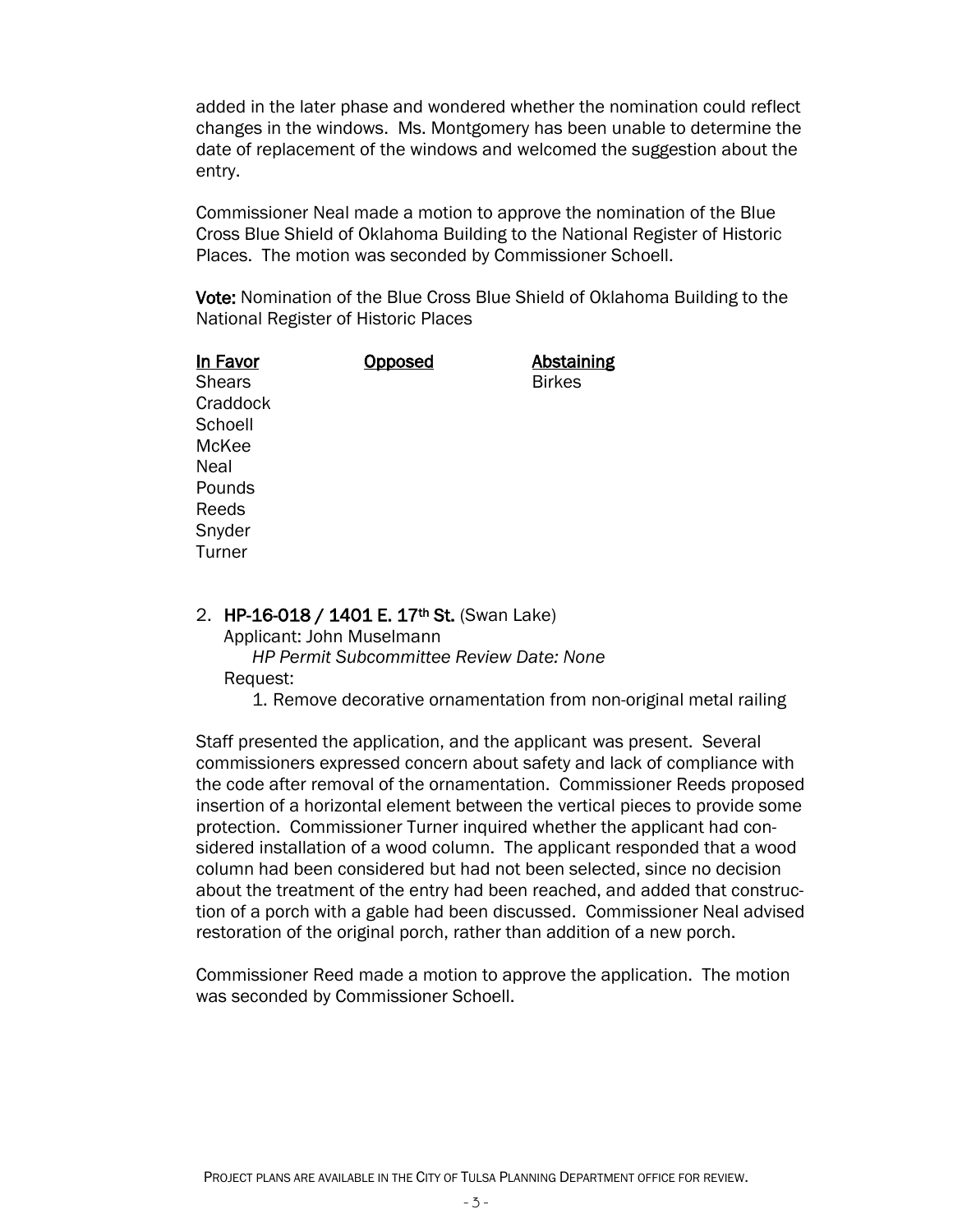#### Vote: 1401 E. 17th St. (Swan Lake)

| <b>Opposed</b> | Abstai        |
|----------------|---------------|
|                | <b>Birkes</b> |
|                | Pound         |
|                | Turner        |
|                |               |
|                |               |
|                |               |
|                |               |
|                |               |

Opposed Abstaining Pounds **Turner** 

#### 3. HP-16-015 / 915 N. Cheyenne Ave. (Brady Heights) Applicant: Dani Widell for Amber and Shaun Williams *HP Permit Subcommittee Review Date: None* Request:

1. Construct driveway in front yard according to plans submitted

Staff presented the application, and the applicant was present. Several commissioners expressed reservations about directions for the radius of the curb requested by the applicant, since the City of Tulsa maintains standards for construction. Commissioner Turner inquired about the location of the property line and expressed concern about the width of the driveway as a precedent for this neighborhood. The applicant responded that the width was determined by the width of the owners' vehicle—a full-sized pickup—and by the owners' desire to reduce contact with the lawn as they transport their children and added that her own driveway was too narrow to accommodate a vehicle of that size. A discrepancy in dimensions between those in the Staff Report and those in the Site Plan was noted by Commissioner Schoell. The applicant indicated the dimensions on the drawing were the current dimensions. Commissioner Neal proposed a driveway with two strips of pavement in the street yard—the only area subject to review—that would lead to an area wide enough to park vehicles. Commissioner Turner again expressed concern about the boundary. The applicant responded that without a survey no determination of the property line was possible.

Discussion about the width of the driveway resumed. The applicant observed that the configuration with two strips was not found in Brady Heights. Commissioner Shears inquired whether the wide driveway on the adjacent property had been approved by the Tulsa Preservation Commission. Commissioner Turner inquired about the amount of coverage created by the driveway and recommended review of Section B.2.4. and a survey of driveways in the neighborhood. The applicant offered to have her crew provide measurements immediately, but Commissioner Shears noted that the boundary would still not be established. Commissioners Schoell and Craddock recommended sources of information for the property line.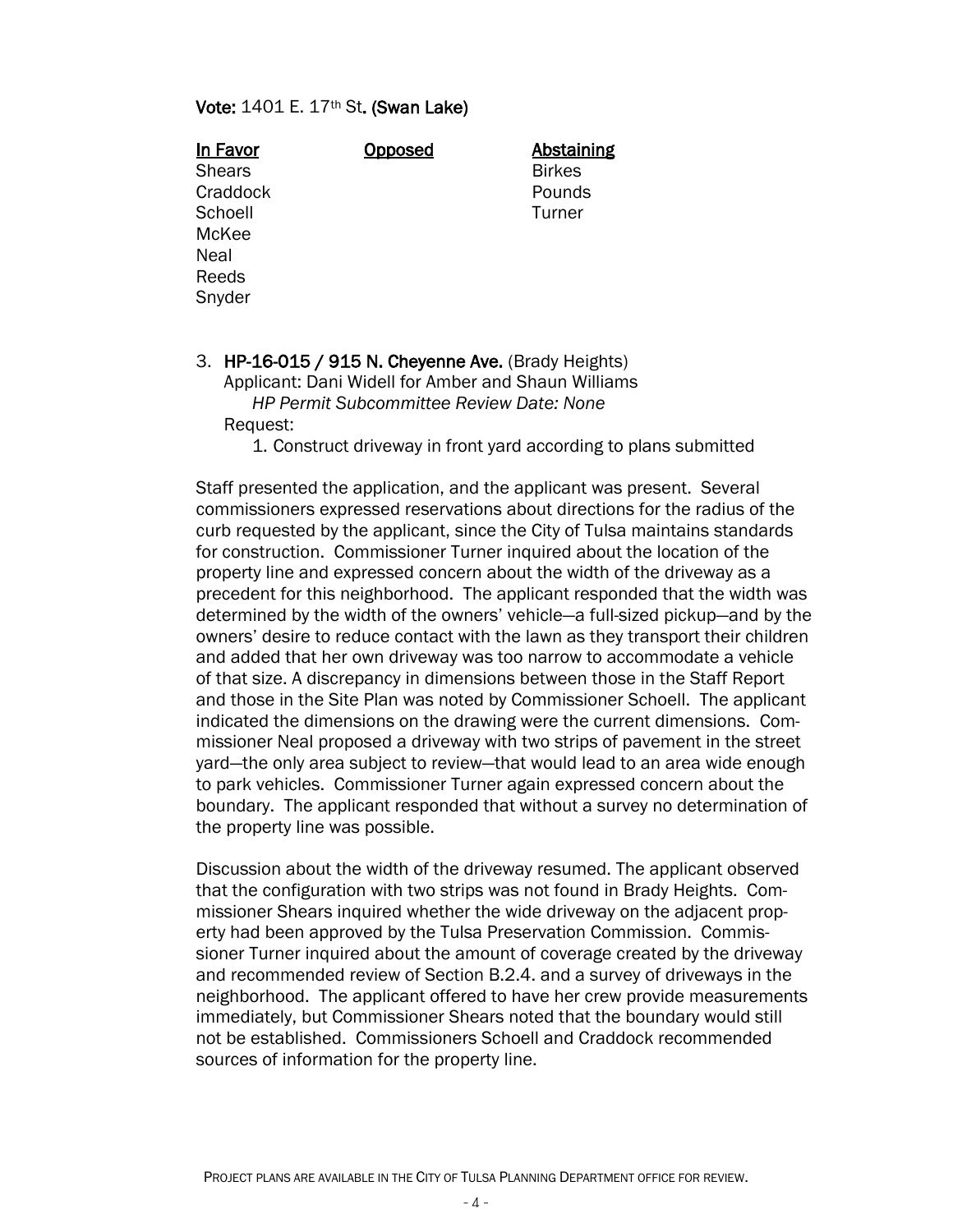Commissioner Reeds noted that the issues cannot be addressed without more information, and Commissioner Shears proposed a continuation of the review to permit the applicant to provide enough information to address the issues. The applicant formally requested continuation, and the Commission approved the request with a motion by Commissioner Neal, which was seconded by Commissioner Schoell. The applicant was directed to provide this information—

- a Site Plan with indications of the boundary/property line,
- a calculation of the coverage of surface by the driveway to ensure compliance with Section B.2.4, and
- ten examples of driveways in the Brady Heights Historic District with an indication of dimensions.

#### Vote: 915 N. Cheyenne Ave. (Brady Heights)

| In Favor      | <b>Opposed</b> | <b>Abstaining</b> |
|---------------|----------------|-------------------|
| <b>Shears</b> |                | <b>Birkes</b>     |
| Craddock      |                |                   |
| Schoell       |                |                   |
| McKee         |                |                   |
| Neal          |                |                   |
| Pounds        |                |                   |
| Reeds         |                |                   |
| Snyder        |                |                   |
| Turner        |                |                   |
|               |                |                   |

4. HP-16-016 / 916 N. Cheyenne Ave. (Brady Heights) Applicant: Dani Widell for Raynece and Rodney Million *HP Permit Subcommittee Review Date: None* Request:

> 1. Install picket fence with gate in front yard according to plans submitted

Staff presented the application, and the applicant was present. The applicant noted that the owners wished to construct a fence identical to the fence on the adjacent property located to the north at 920 North Cheyenne Avenue. Commissioner Turner inquired whether the gate would have a single panel or double panels, inquired about the width of the walkway, and inquired whether a system of panels for the pickets would be used. The applicant responded that only a single panel would be adopted, that the walkway was forty-eight inches (48") in width, and that the fence would be constructed of wood without any decoration. Commissioner Shears made a motion to approve the application, which was seconded by Commissioner Reeds.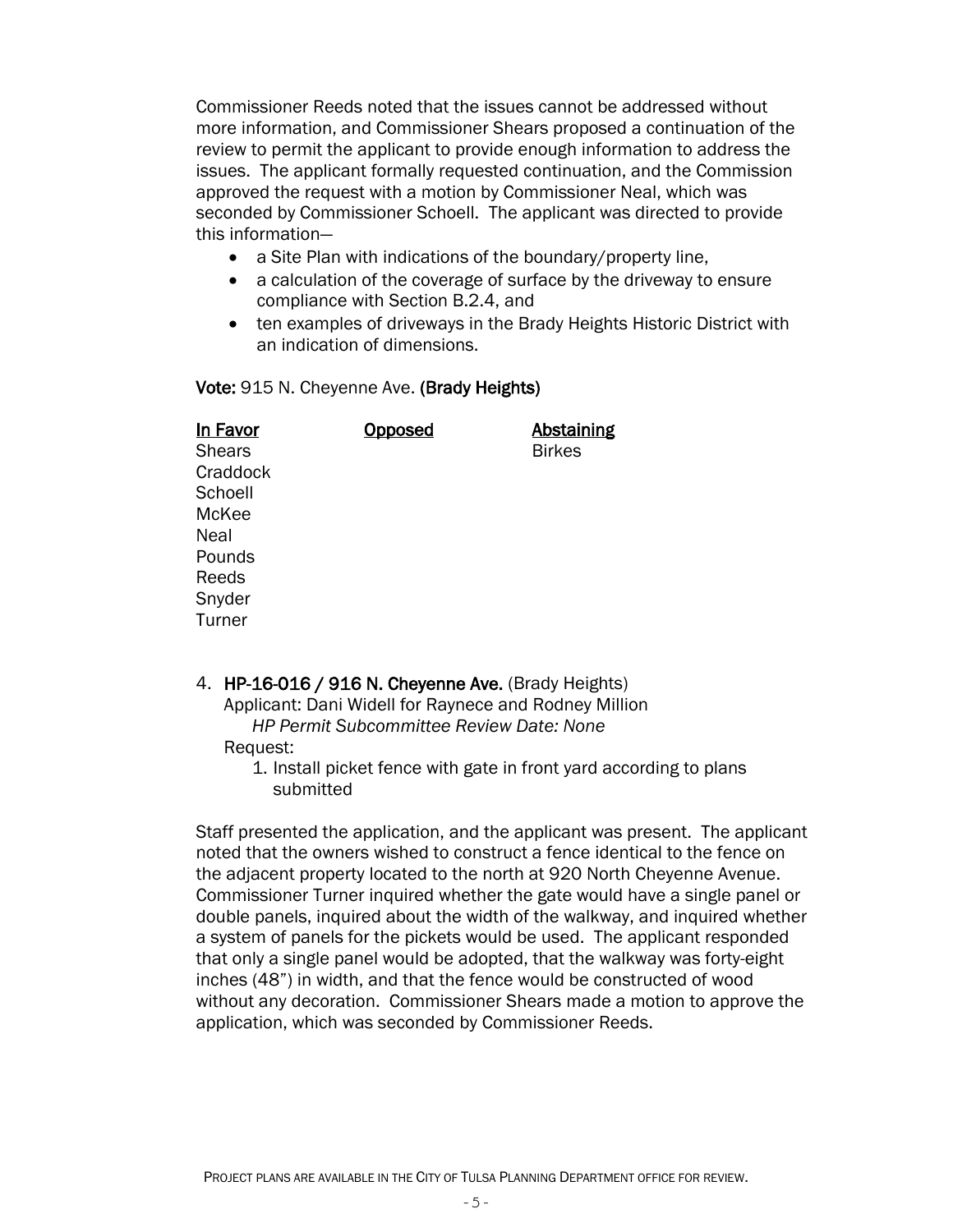#### Vote: 916 N. Cheyenne Ave. (Brady Heights)

|      | In Favor                      | <b>Doposed</b>                                            | <u>Abstaining</u> |
|------|-------------------------------|-----------------------------------------------------------|-------------------|
|      | <b>Shears</b>                 |                                                           | <b>Birkes</b>     |
|      | Craddock                      |                                                           |                   |
|      | Schoell                       |                                                           |                   |
|      | McKee                         |                                                           |                   |
| Neal |                               |                                                           |                   |
|      | Pounds                        |                                                           |                   |
|      | Reeds                         |                                                           |                   |
|      | Snyder                        |                                                           |                   |
|      | Turner                        |                                                           |                   |
|      |                               |                                                           |                   |
| 5.   | Applicant: Joyce Polkinghorne | HP-16-022 / 1231 E. 20 <sup>th</sup> St. (N. Maple Ridge) |                   |
|      |                               | <b>HP Permit Subcommittee Review Date: None</b>           |                   |

Request:

1. Replace original wood siding on front façade with HardiePlank Siding with matching exposure

Staff presented the application, and the applicant's husband was present as her representative. Commissioner Turner inquired whether the replacement of the trim around the windows and doors was anticipated. The applicant's representative responded that any damaged materials would be replaced in kind with cedar, the material recommended by the contractor. Other discussion addressed the present condition of the siding, which was confirmed to be warped, and the amount of exposure, which will match the present exposure. Commissioner Neal made a motion to approve the application, which was seconded by Commissioner Turner.

#### Vote: 1231 E. 20th St. (N. Maple Ridge)

| In Favor      | Opposed | <b>Abstaining</b> |
|---------------|---------|-------------------|
| <b>Shears</b> | McKee   | <b>Birkes</b>     |
| Craddock      |         |                   |
| Schoell       |         |                   |
| Neal          |         |                   |
| Pounds        |         |                   |
| Reeds         |         |                   |
| Snyder        |         |                   |
| Turner        |         |                   |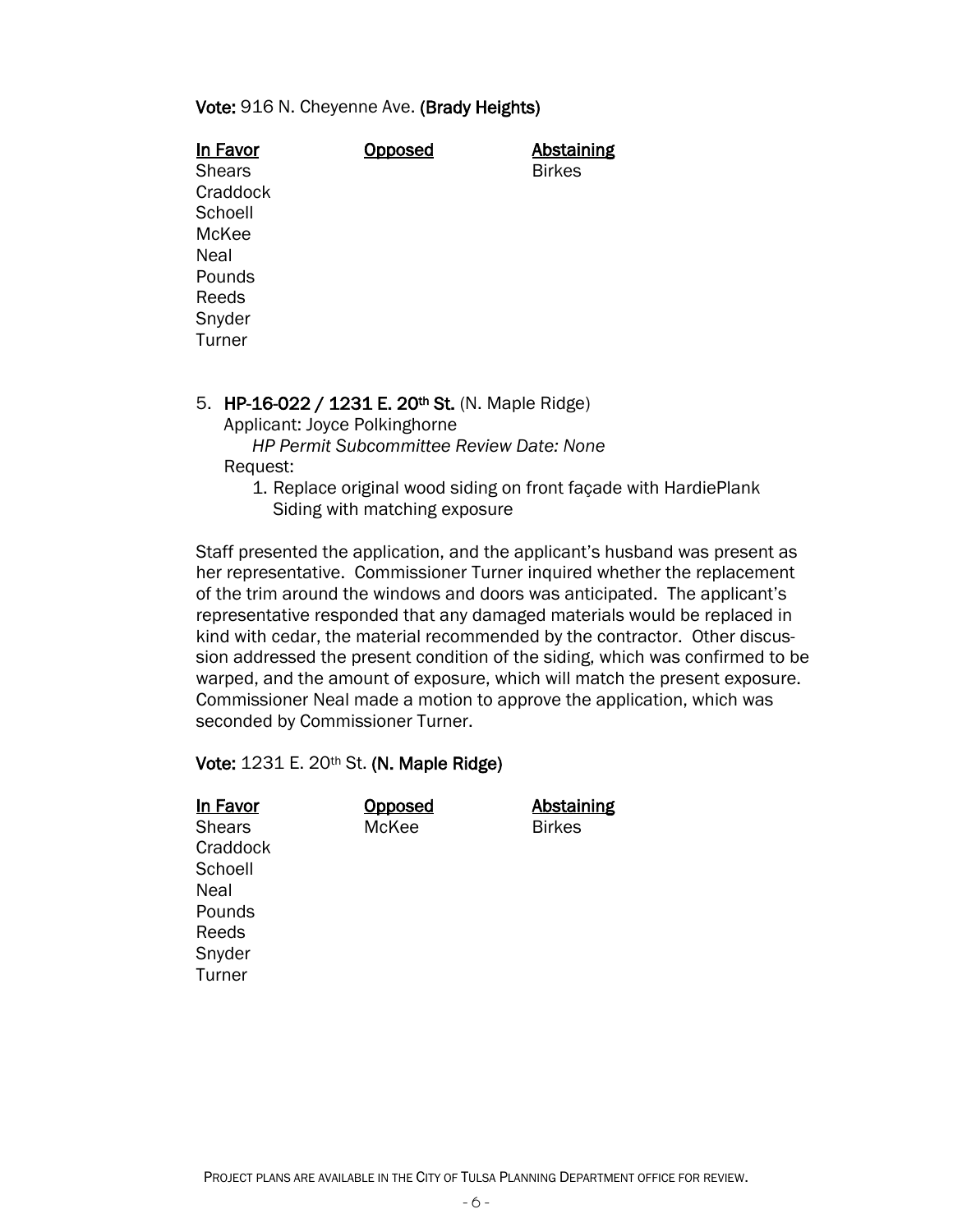# 6. HP-16-023 / 707 N. Denver Ave. (Brady Heights)

Applicant: JoAnn Ryan for Philip Friedl

 *HP Permit Subcommittee Review Date: None* Request:

- 1. Replace non-original door with six-lite, three panel door
- 2. Install wood vent attic

Staff presented the application, and the applicant was present. Commissioner Turner inquired whether the door was original. The applicant replied that the door was not original and that the objective was the restoration of the residence. Towards that objective, staff approval for removal of the asbestos siding had been granted. Commissioner Craddock inquired about the location of the vent. The applicant responded that the vent will be inserted in the dormer. Commissioner Neal commented that the location appears to be covered, and the applicant responded that it has been covered for some length of time. A single vent, rather than two vents, will be installed. Commissioner Neal observed that this style of residence would have had a fifteen-light door but that this proposal was acceptable. The applicant replied that this door was chosen after consideration of security and added a future application will address the placement of lamps.

Commissioner Neal made a motion to approve the application. The motion was seconded by Commissioner Schoell.

#### Vote: 707 N. Denver Ave. (Brady Heights)

| <b>Abstaining</b><br><u>Opposed</u> |  |
|-------------------------------------|--|
| <b>Birkes</b>                       |  |
|                                     |  |
|                                     |  |
|                                     |  |
|                                     |  |
|                                     |  |
|                                     |  |
|                                     |  |
|                                     |  |

# 7. HP-16-011 / 1856 E. 16<sup>th</sup> St. (Yorktown)

Applicant: Brad Lewis

 *HP Permit Subcommittee Review Date: March 3/ April 7, 2016* Request:

1. Construct new single-family residence according to plans submitted

Staff presented the application, and the applicant was present. The applicant noted that the comments provided during reviews by the Historic Preservation Permit Subcommittee have been addressed: although the base of the column was not raised, the appearance of the porch was adjusted by extension of the deck and separation of materials. Commissioner Neal commented that the applicant had been very responsive to suggestions, proposed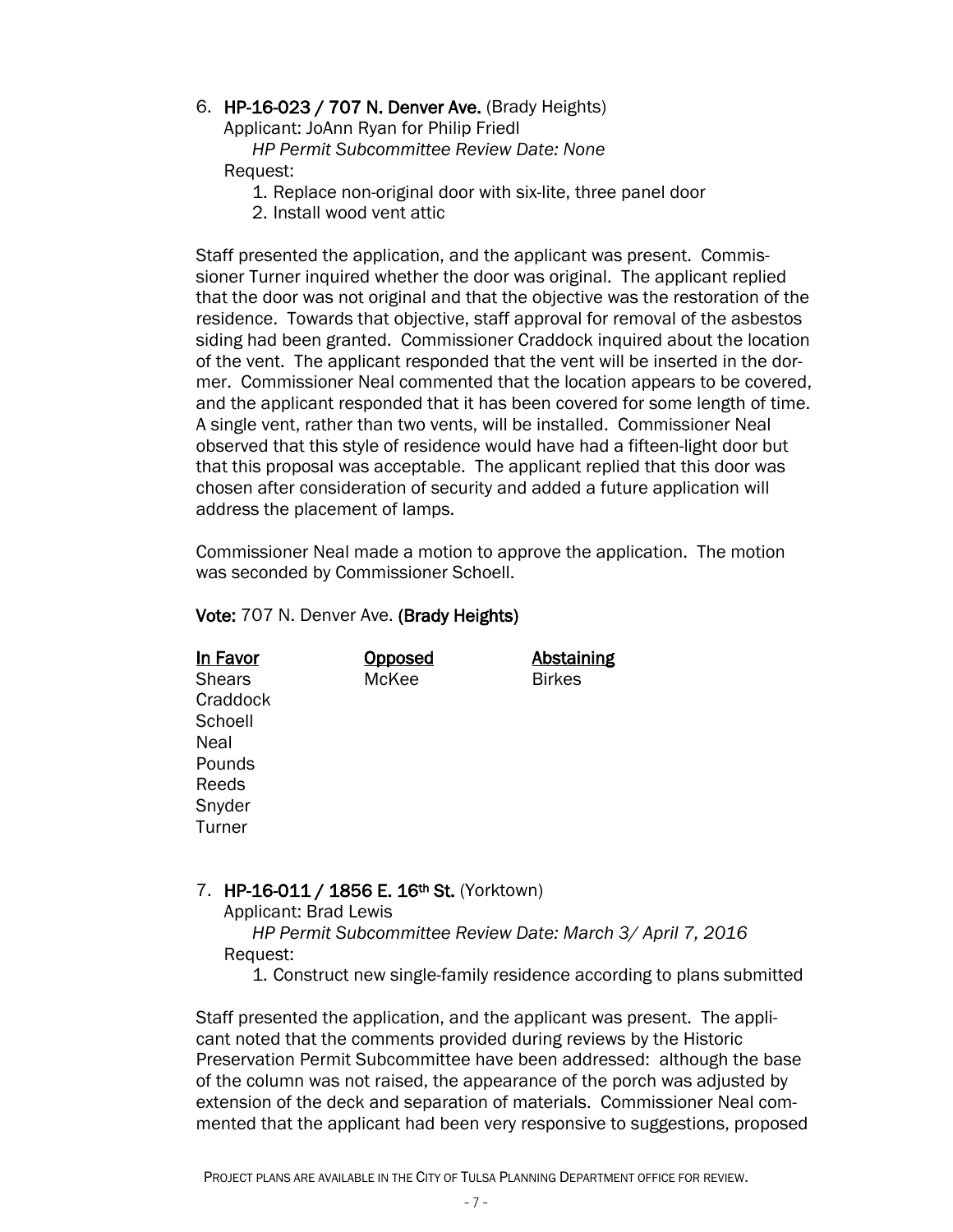substitution of a more historically appropriate rail, and relayed the subcommittee's recommendation for approval. Commissioner Schoell inquired about the material for the siding and was informed that the siding will be smooth HardiePlank Siding with a four-inch (4") exposure. Discussion about the treatment of surface of the stem wall followed, as several commissioners recommended no treatment of the surface. The applicant accepted this recommendation and commented that the water table had been omitted from the final version of the design. Other discussion addressed the width of the driveway, which should be twelve feet (12'-0") in width between the curb and the porte-cochère and the size of windows in the bedrooms, which should be increased to a width of three feet (3'-0"), if necessary for compliance with the code.

Commissioner Neal made a motion to approve the application. The motion was seconded by Commissioner Turner. Approval was granted with these conditions—

- $\bullet$  the driveway should be twelve feet (12'-0") in width between the curb and the entry to the porte-cochère,
- the surface of the stem wall should remain unfinished,
- a historically appropriate rail, such as that recommended by Commissioner Neal, should be installed, and
- the width of the windows could be increased, if necessary for compliance with the code.

# Vote: 1856 E. 16th St. (Yorktown)

| In Favor      | <u>Opposed</u> | <b>Abstaining</b> |
|---------------|----------------|-------------------|
| <b>Shears</b> |                | <b>Birkes</b>     |
| Craddock      |                |                   |
| Schoell       |                |                   |
| McKee         |                |                   |
| Neal          |                |                   |
| Pounds        |                |                   |
| Reeds         |                |                   |
| Snyder        |                |                   |
| Turner        |                |                   |

## 8. Review and Approval of Proposal for Projects with Funds from the Certified Local Government Program

Staff presented a proposal for the allocation of the funds, which is nearly identical to the present budget. A major difference is the allocation of funds for software.

Commissioner Reeds made a motion to approve the proposal. The motion was seconded by Commissioner Schoell.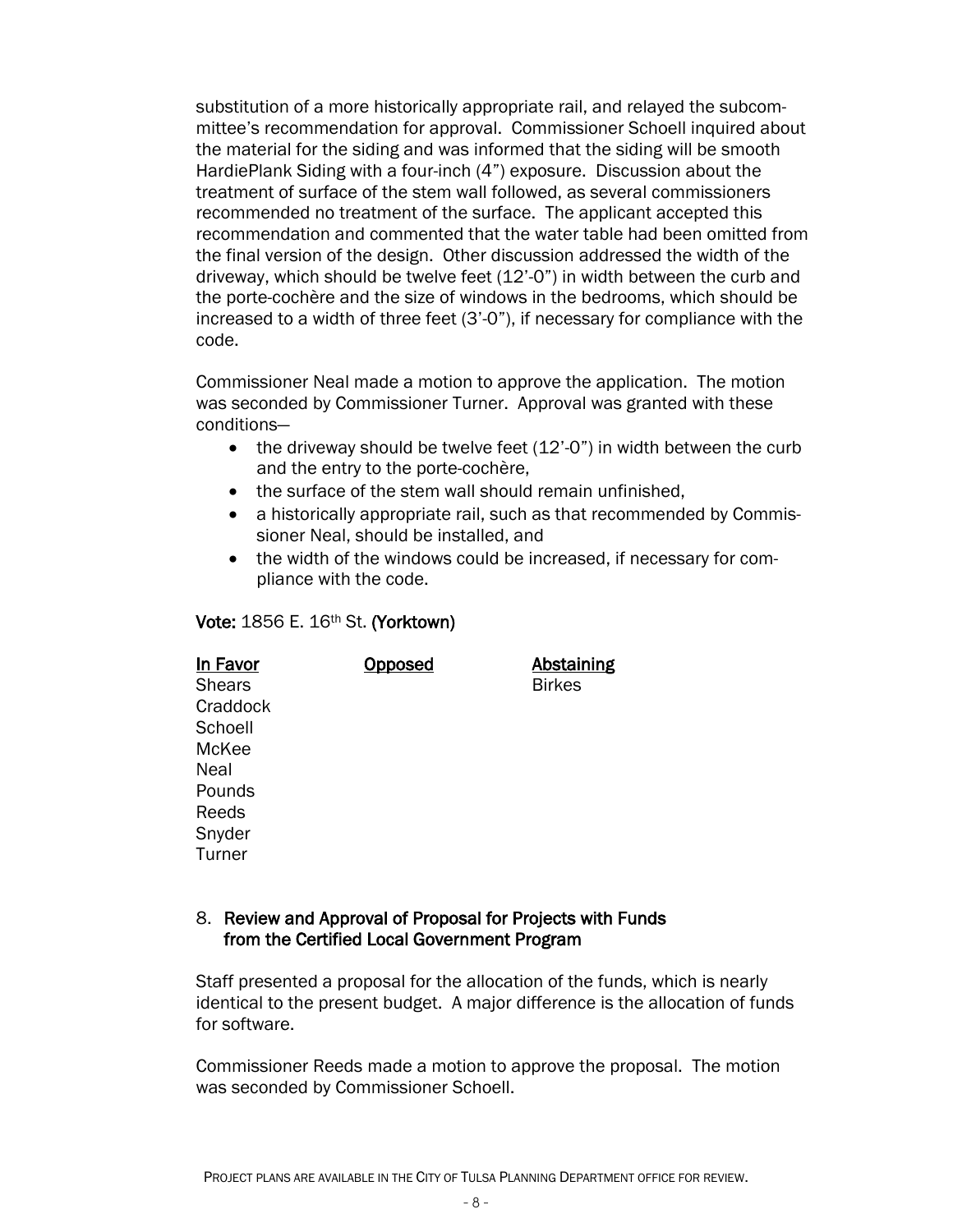Vote: Approval of Proposal for Projects with Funds from the Certified Local Government Program

| In Favor      | Opposed | <b>Abstaining</b> |
|---------------|---------|-------------------|
| <b>Shears</b> |         | <b>Birkes</b>     |
| Craddock      |         |                   |
| Schoell       |         |                   |
| McKee         |         |                   |
| Neal          |         |                   |
| Pounds        |         |                   |
| Reeds         |         |                   |
| Snyder        |         |                   |
| Turner        |         |                   |
|               |         |                   |

#### C. Reports

1. Chair Report

Chairman Shears reported on the recent conversation with Mrs. Drummond. On April 8. Mr. Edmiston, Dr. Porter, and he met Mrs. Drummond at McBirney Mansion and were given a tour of the grounds and residence prior to their discussion of issues raised in a letter from the president of the Riverview Neighborhood Association. At the conclusion of the discussion, she agreed to provide a letter which would offer assurance that any vegetation which would interfere with the terms of the easement would be removed.

During discussion after this report, Chairman Shears commented on the Drummonds' investment and added that their Estate Gardener would be responsible for maintenance of the landscape. Commissioner Neal commented on the size of the Dwarf Magnolias upon their maturity, which would create a screen. Chairman Shears acknowledged that possibility and added that Mrs. Drummond seemed prepared to cooperate with the Tulsa Preservation Commission.

#### a) Committee Reports

Commissioner Craddock reported that the Historic Preservation Committee had reviewed the Unified Design Guidelines and that, after another review, the revisions should be ready for review by the commission. Commissioner Pounds reported that the Rules and Regulations Committee had likewise reviewed the rules and regulations and would conduct another review. Commissioner Turner of the Outreach Committee reported that the first event in the Education Series drew a diverse audience of over forty members.